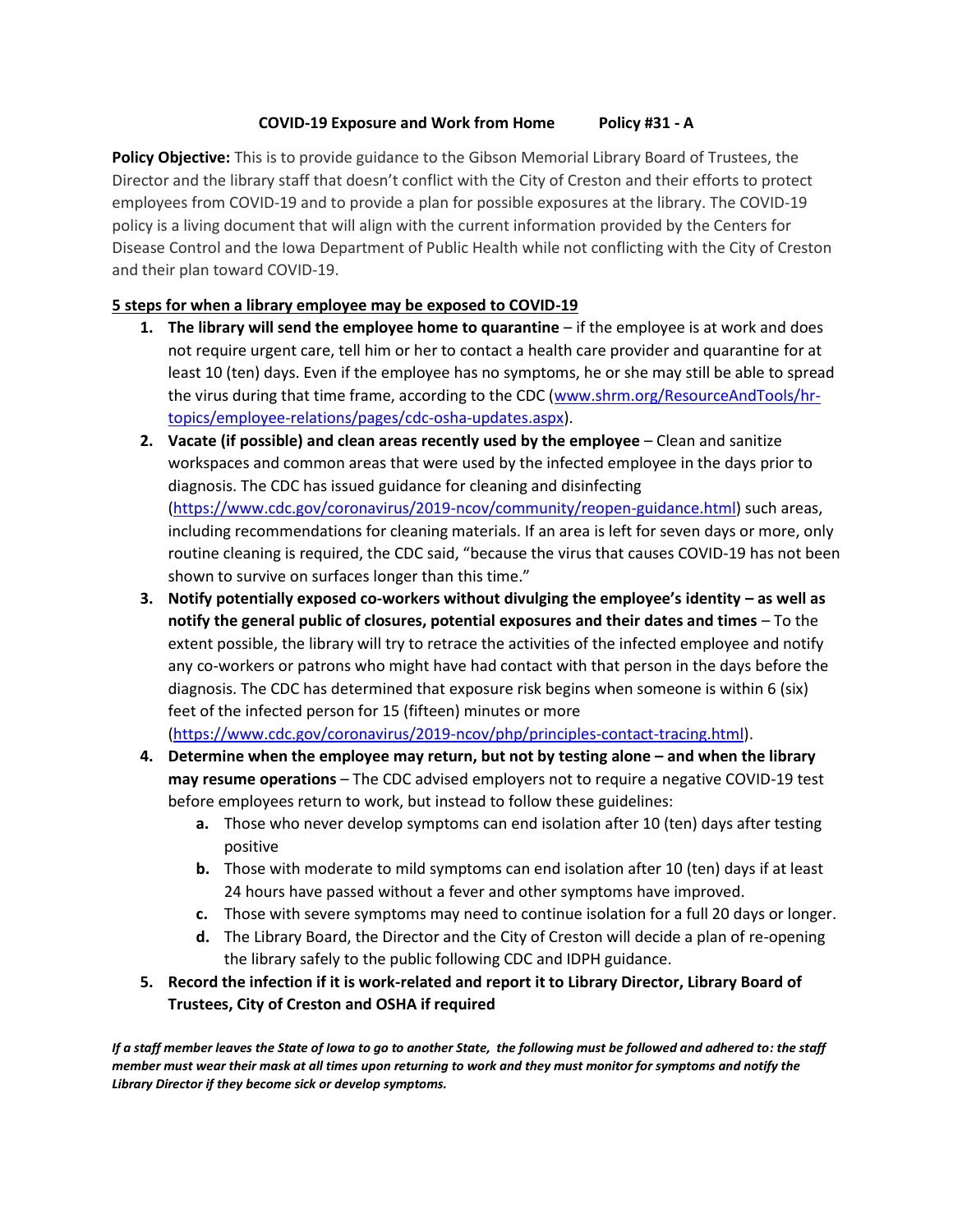**Objective:** This part of the policy outlines the library staff's obligations for the work from home aspect of the COVID-19 Policy.

### **If the library must be closed for 7 – 8 days for cleaning:**

- **1. Employees are encouraged to work from home while the library is cleaned and disinfected** task for working from home include, but are not limited to, completing State Library of Iowa Continuing Education credits for certification and recertification of library staff, developing programming and outreach ideas to better serve the community, completing Facebook and social media posts, creating and thinking of online programming to better serve the community.
- **2. Follow and abide by City Guidance on COVID-19 Pay** Library employees required to quarantine or work from home will be compensated at their regular scheduled hours – no additional time will be compensated for. All employees gone due to COVID-19 reasons, must notate on their timecards, "COVID-19 Time".
- **3. Employees working in the building while the library is closed Will be follow the cleaning** guidance provided by the CDC and IDPH to safely clean any areas that may have come in contact with exposed patrons or staff.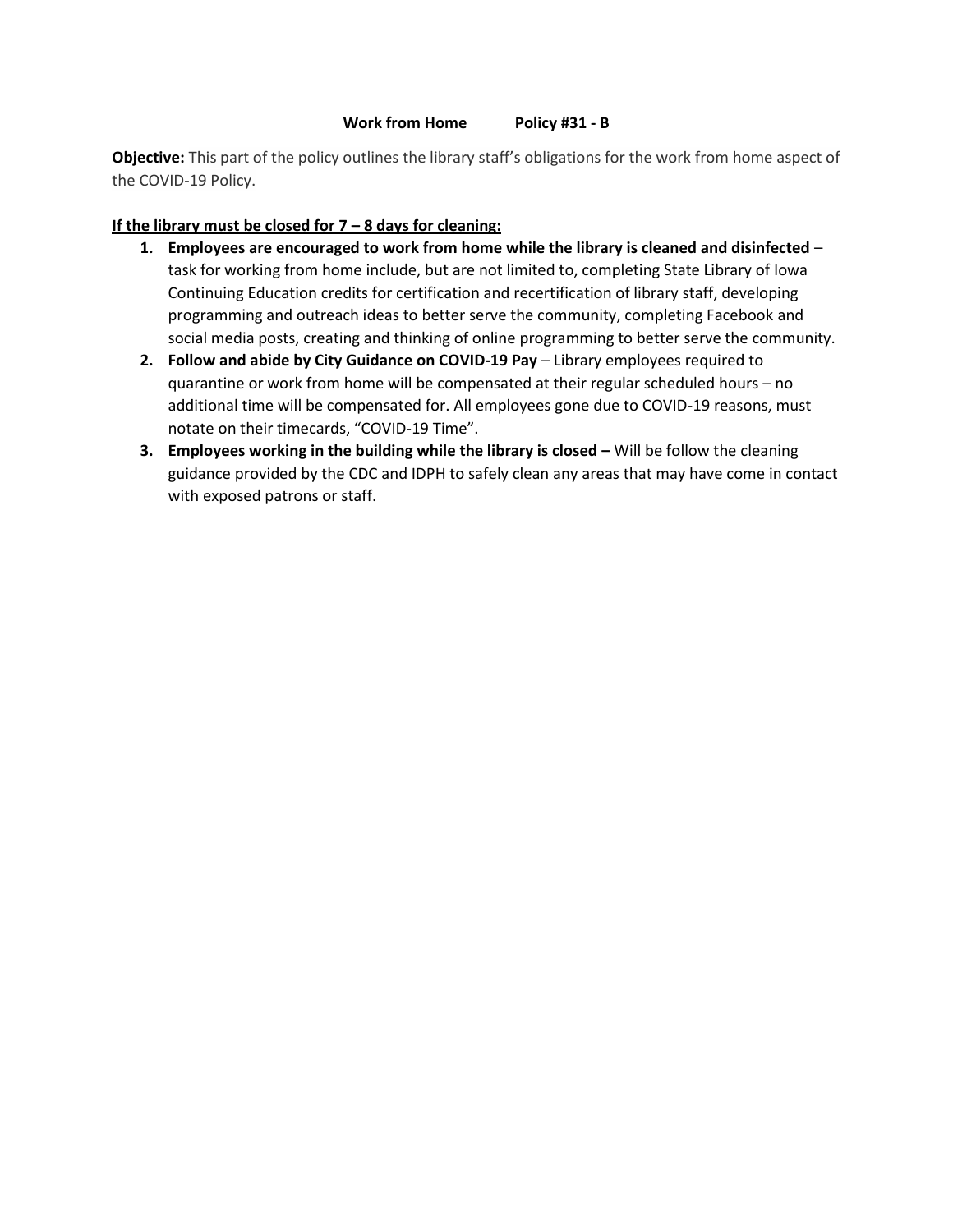### **COVID-19 Exposure and Work from Home Policy #31**

#### **Appendix:**

### MODEL ANNOUNCMENT TO EMPLOYEES ABOUT POSITIVE TEST

We learned (today) that one of our employees has tested positive for/contracted the novel coronavirus, COVID-19. (Identify the area(s) where the date(s) when the employee frequently worked).

- If you develop flu or other symptoms including dry cough and fever, please contact your medical provider, and do not come to work. Notify Director Aric Bishop as soon as possible.
- We cannot identify the employee who tested positive for the virus because of privacy laws. However, we have gathered the names of those employees that worked in close proximity (within 6 feet for 15 minutes or more) during the 48 hours prior to infected employee showing symptoms.
- Those employees should first consult and follow advice of their healthcare provider or public health department regarding the length of time to stay home. If those resources are not available, the employees should remain at home for 14 days after last exposure.
- If employees develop symptoms, they should remain home for at least 10 (ten) days from the initial onset of the symptoms, and three days without a fever (achieved without medication) and improvement in respiratory symptoms (e.g., cough, shortness of breath, etc.).
- The health and well-being of our employees is paramount. Out of abundance of caution, we are closing Gibson Memorial Library office on (Date). While the office is closed, we will clean and disinfect the Library offices and public space areas.
- All Gibson Memorial Library employees with remote work capabilities are expected to work from home while the office is closed. Each employee should consult with the Library Director for additional instructions. Should you have any questions or concerns, please contact Director Aric Bishop. You may also check the CDC COVID-19 website for additional information, and also check the local health department website.

### MODEL PRESS RELEASE AND ANNOUNCEMENT TO PUBLIC REGARDING POSITIVE TEST AT LIBRARY

We learned (today) that one of our employees has tested positive for/contracted the novel coronavirus, COVID-19. (Identify the area(s) where the date(s) when the employee frequently worked).

- If patrons develop flu or other symptoms including dry cough and fever, please contact your medical provider, and do not come to work. Notify Director Aric Bishop as soon as possible.
- We cannot identify the employee who tested positive for the virus because of privacy laws. However, we have gathered the names of those employees that worked in close proximity (within 6 feet for 15 minutes or more) during the 48 hours prior to infected employee showing symptoms.
- The health and well-being of our employees and patrons is paramount. Out of abundance of caution, we are closing Gibson Memorial Library office on (Date). While the office is closed, we will clean and disinfect the Library offices and public space areas.